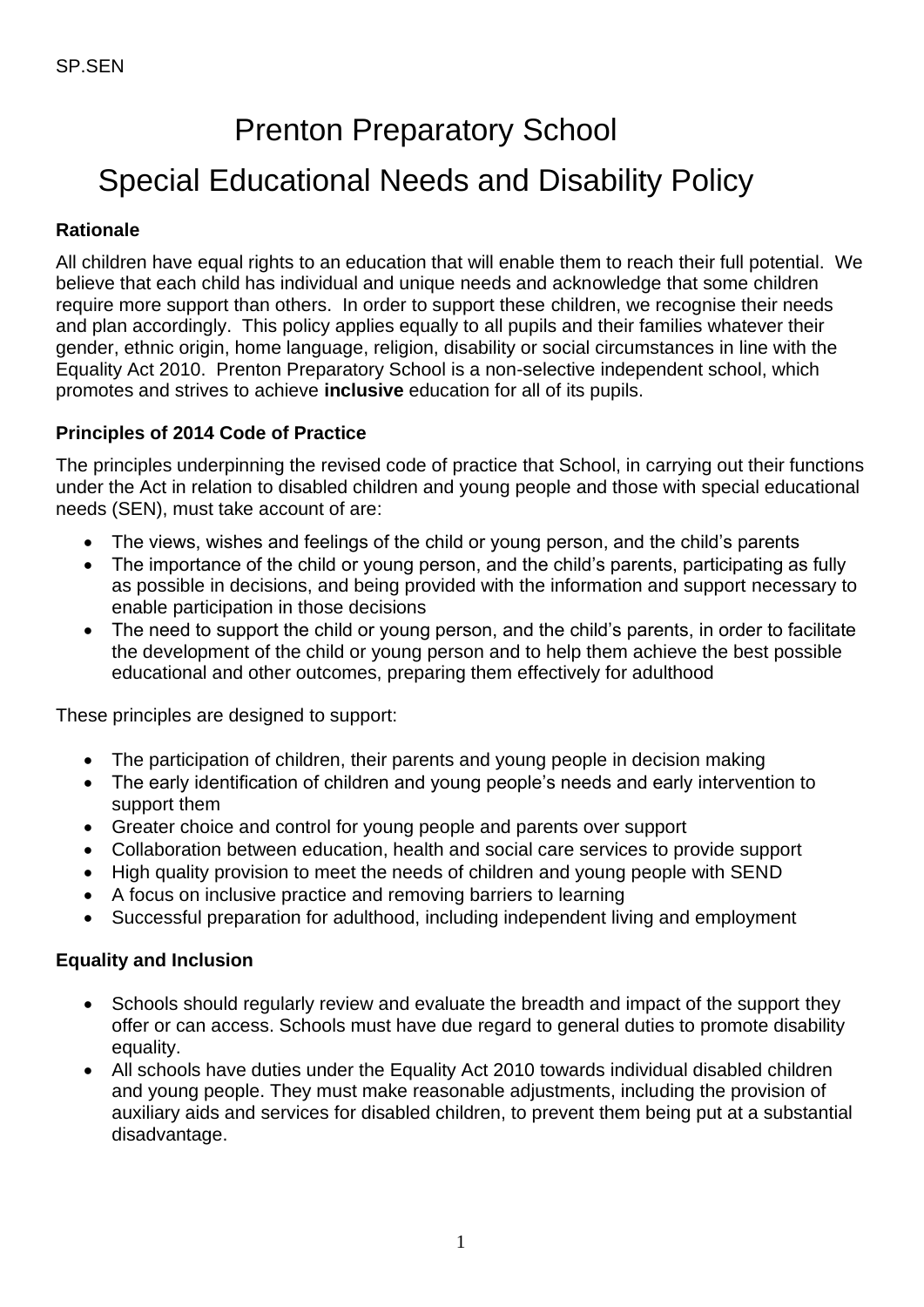# SP.SEN

# **Aims**

Prenton Preparatory aims:

- To enable every child to experience success
- To promote individual confidence and a positive attitude
- To ensure that all children receive appropriate educational provision through a broad and balanced curriculum that is relevant and differentiated and that demonstrates progression in learning
- To give pupils with special educational needs equal opportunities to take part in all aspects of the school provision
- To involve parents, carers and the children themselves in the planning and supporting at all stages of the pupil's development
- To make reasonable adjustments for disabled children to ensure they have equal access to general school life and the curriculum.
- To ensure that the policy for SEN(D) is implemented and maintained by all staff

#### **Guidelines**

Provision for children with special educational needs is a responsibility for the school as a whole.

Class teachers will:

- Be involved in the development and implementation of the policy
- Be aware of the procedures for identifying, assessing and making provision for pupils with special educational needs
- Have responsibility for adapting the curriculum in order to meet the needs of all the children in the class, including those with special educational needs
- As subject leaders will have responsibility for ensuring that consideration is given to pupils with special educational needs at all stages of the planning, implementation and evaluation of their subject.

The Special Needs Co-ordinator will:

- Co-ordinate provision for pupils with special educational needs
- Liase with and advise colleagues
- Liase with parents of children with special educational needs (if necessary)
- Liase with other schools SENCOs and outside agencies where necessary
- Liase with the appropriate secondary school's SENCO to ensure that effective arrangements are in place to support the child at the time of transfer.

The Headteacher will:

- Have responsibility for the day-to-day management of the school, including provision for children with special educational needs
- Work with the SENCO to make sure that appropriate provision is provided for children with special educational needs.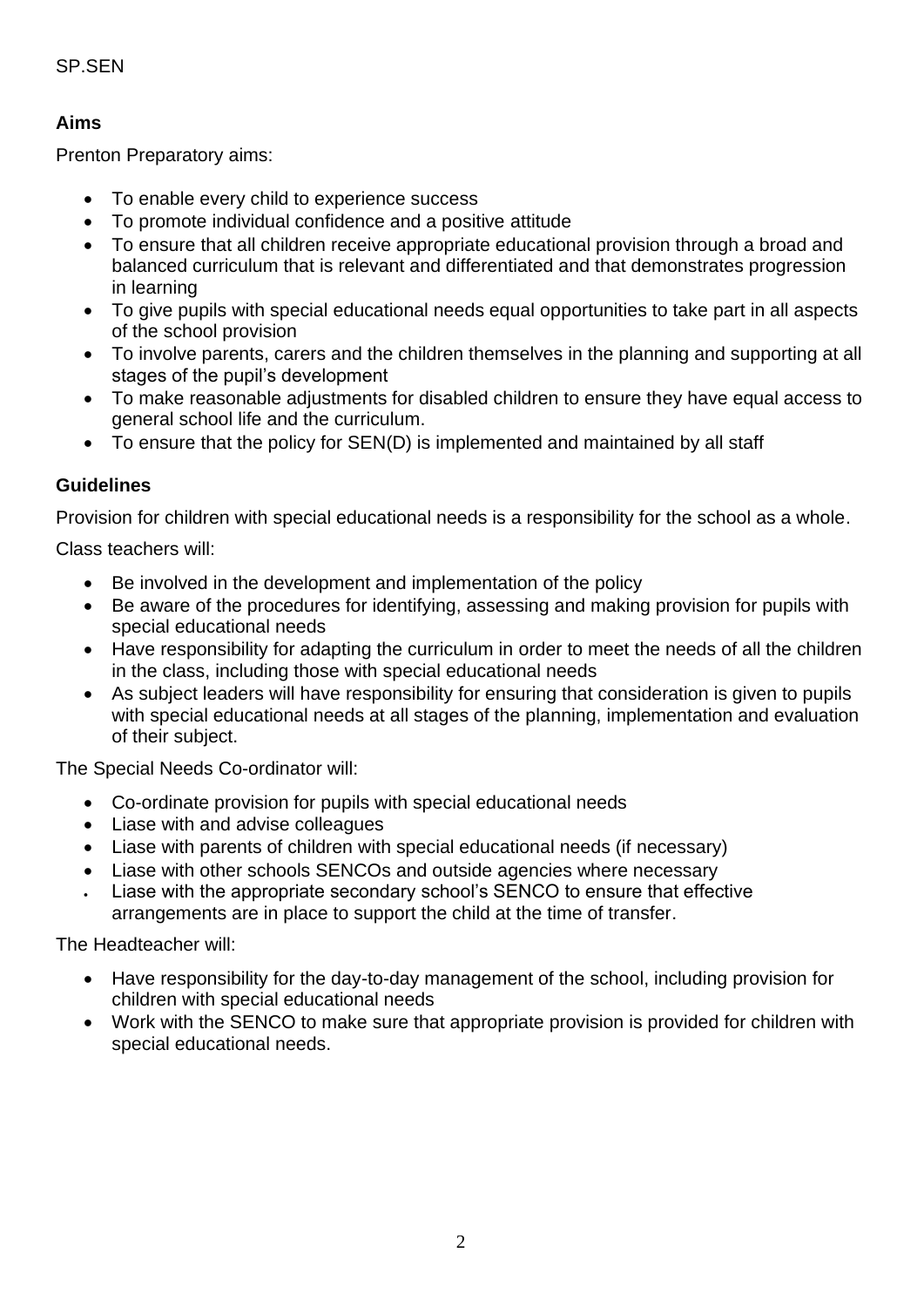# **Identification and assessment of children with special educational needs**

#### *A child has a learning difficulty if he/she has a significantly greater difficulty in learning than most other children of the same age.*

Prenton Preparatory School is committed to early identification of special educational needs and adopts a graduated approach in line with the **Code of Practice 2014**. A range of evidence is collected through the usual assessment and monitoring arrangements: if this suggests that the pupil is not making the expected progress, the class teacher will consult with the SENCO and Headteacher to decide whether additional or different provision is necessary.

## **Cycle of Action**

SEN support has replaced School Action and School Action Plus. SEN support is based on a cycle of action: assess, plan, do, review. It is particularly important in the early years that there is no delay in making any necessary special educational provision.

## • *Assess*

Most children will have their needs met through normal classroom arrangements and appropriate differentiation; however, should a child make little or no progress, even when teaching approaches are differentiated, the class teacher will discuss this with the SENCO. The qualitative and quantitative date will be assessed, and further data collected where necessary. Any concerns from parents will be taken into account before appropriate action will be agreed.

#### • *Plan*

An Additional Support Plan (ASP) will identify specific targets and additional strategies to be employed. The ASP will be discussed with the parents/carers and they will be asked to contribute to, agree and sign the plan. The child's views will whenever possible also be heard. The ASP will only record that which is different from or additional to the normal differentiated curriculum and will focus on a limited number of targets, matched to the child's needs.

#### • *Do*

The class or subject teacher should remain responsible for working with the child on a daily basis. Where the interventions involve group or one-to-one teaching away from the main class or subject teacher, they should still retain responsibility for the pupil. They should work closely with any teaching assistants or specialist staff involved, to plan and assess the impact of support and interventions and how they can be linked to classroom teaching. The SENCO should support the class or subject teacher in the further assessment of the child's particular strengths and weaknesses, in problem solving and advising on the effective implementation of support.

In this stage parents will be given the opportunity for their child to attend extra peripatetic support sessions. (Additional support and testing are available through a specialist learning support teacher working independently within the school and this is recommended where appropriate).

#### • *Review*

The ASP will be reviewed at least twice yearly in Key Stage 2, termly in Key Stage 1. In the Foundation Stage, any ASPs started in PS will begin in KG in October. Other ASPs may begin in the Spring Term, although this will take place more frequently if necessary. The class teacher, working with the SENCO, should revise the support in light of the pupil's progress and